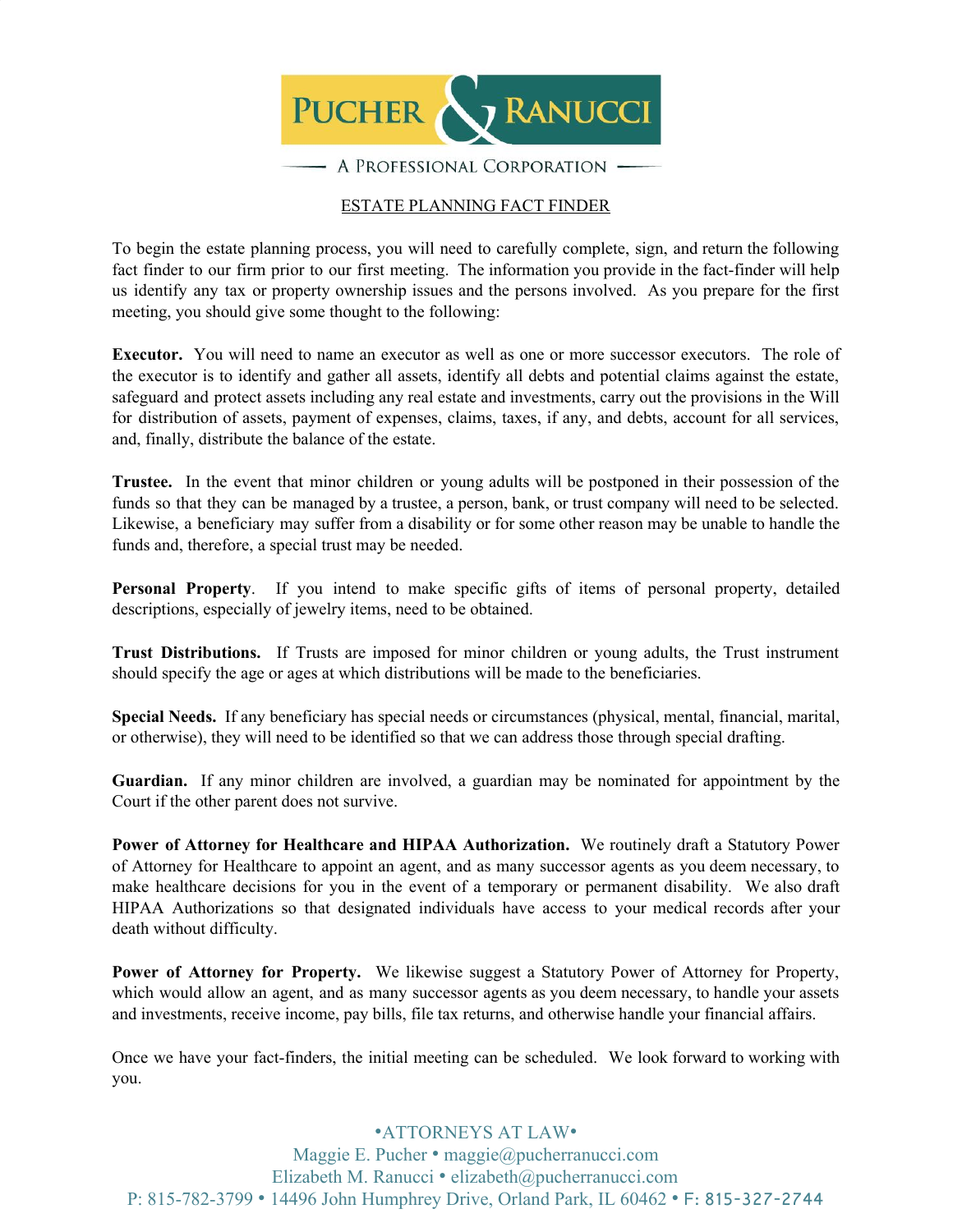# **ESTATE PLANNING FACT FINDER**

## **I. General Personal Information**

| <b>Full Name</b>                         |                                                                                                                       |     |                           |                                                                                                                       |
|------------------------------------------|-----------------------------------------------------------------------------------------------------------------------|-----|---------------------------|-----------------------------------------------------------------------------------------------------------------------|
| Date of Birth                            | <u> 1989 - Johann Harry Harry Harry Harry Harry Harry Harry Harry Harry Harry Harry Harry Harry Harry Harry Harry</u> |     |                           |                                                                                                                       |
| <b>SSN</b>                               |                                                                                                                       |     |                           |                                                                                                                       |
|                                          |                                                                                                                       |     |                           |                                                                                                                       |
|                                          |                                                                                                                       |     |                           |                                                                                                                       |
| Email                                    |                                                                                                                       |     |                           |                                                                                                                       |
| Cell Phone                               | Office Phone                                                                                                          |     |                           | Home Phone                                                                                                            |
|                                          |                                                                                                                       |     |                           |                                                                                                                       |
|                                          | Best phone number and email to contact you about your Estate Plan                                                     |     |                           |                                                                                                                       |
|                                          |                                                                                                                       | Yes | $\underline{\mathrm{No}}$ | Explanation                                                                                                           |
| Are you a U.S. citizen?                  |                                                                                                                       |     |                           | <u> 1989 - Johann Marie Barn, mars eta industrial eta industrial eta industrial eta industrial eta industrial eta</u> |
| Have you been previously married?*       |                                                                                                                       |     |                           | <u> 1990 - John Barn Barn, mars and de la partie de la partie de la partie de la partie de la partie de la partie</u> |
|                                          | Have you executed any estate planning documents?*                                                                     |     |                           | <u> 1990 - John Stein, mars and de Britannie (b. 1980)</u>                                                            |
|                                          | Have you executed any premarital agreements?*                                                                         |     |                           | <u> 1980 - John Harrison, martin al-Amerikaansk filozof (</u>                                                         |
| Have you ever resided outside IL?        |                                                                                                                       |     |                           |                                                                                                                       |
|                                          | Are you a beneficiary of any trust or estate?*                                                                        |     |                           |                                                                                                                       |
| Are your parents or grandparents living? |                                                                                                                       |     |                           |                                                                                                                       |
|                                          | Do you have any special health/medical issues?                                                                        |     |                           |                                                                                                                       |

Are either one of your currently receiving or plan to receive medical benefits through Medicaid?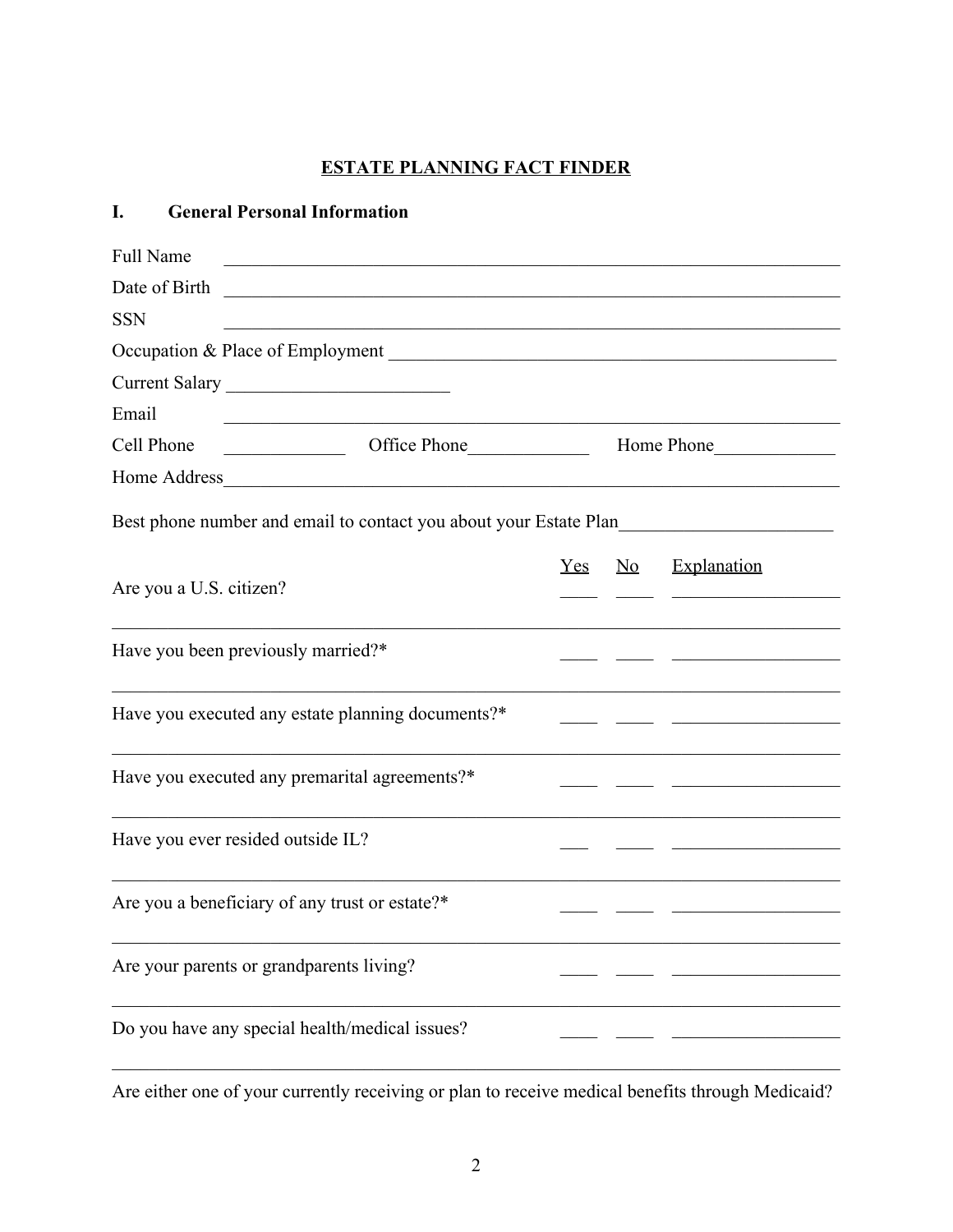\*If any of these apply, please bring relevant documentation with you to our meeting (e.g. copies of divorce decree, prenuptial agreements, copies of estate planning documents, etc.)

 $\mathcal{L}_\mathcal{L} = \{ \mathcal{L}_\mathcal{L} = \{ \mathcal{L}_\mathcal{L} = \{ \mathcal{L}_\mathcal{L} = \{ \mathcal{L}_\mathcal{L} = \{ \mathcal{L}_\mathcal{L} = \{ \mathcal{L}_\mathcal{L} = \{ \mathcal{L}_\mathcal{L} = \{ \mathcal{L}_\mathcal{L} = \{ \mathcal{L}_\mathcal{L} = \{ \mathcal{L}_\mathcal{L} = \{ \mathcal{L}_\mathcal{L} = \{ \mathcal{L}_\mathcal{L} = \{ \mathcal{L}_\mathcal{L} = \{ \mathcal{L}_\mathcal{$ 

\_\_\_\_ \_\_\_\_\_ \_\_\_\_\_\_\_\_\_\_\_\_\_\_\_\_\_\_

| <b>Children and Descendants</b>                                                                                                                       |            |                                  |                                 |     |                        |
|-------------------------------------------------------------------------------------------------------------------------------------------------------|------------|----------------------------------|---------------------------------|-----|------------------------|
| Child's Name                                                                                                                                          | <b>SSN</b> | <b>DOB</b>                       | Child's Spouse $\#$ of Children |     |                        |
|                                                                                                                                                       |            |                                  |                                 |     |                        |
|                                                                                                                                                       |            |                                  |                                 |     |                        |
|                                                                                                                                                       |            |                                  |                                 |     |                        |
|                                                                                                                                                       |            |                                  |                                 |     |                        |
|                                                                                                                                                       |            |                                  |                                 |     |                        |
|                                                                                                                                                       |            | Yes<br>$\underline{\mathrm{No}}$ |                                 |     |                        |
| Do you have any predeceased children?                                                                                                                 |            |                                  |                                 |     |                        |
| If yes:                                                                                                                                               |            |                                  |                                 |     |                        |
| Name of deceased child(ren)                                                                                                                           |            |                                  |                                 |     |                        |
| Date of death                                                                                                                                         |            |                                  |                                 |     |                        |
| If you have a deceased child,<br>did they have children?                                                                                              |            |                                  |                                 |     |                        |
| Any children or grandchildren adopted?                                                                                                                |            |                                  |                                 |     |                        |
| If yes:                                                                                                                                               |            |                                  |                                 |     |                        |
| Name of adopted child                                                                                                                                 |            |                                  |                                 |     |                        |
| Date of adoption                                                                                                                                      |            |                                  |                                 |     |                        |
| Place of adoption (City, State, and, Country)                                                                                                         |            |                                  |                                 |     |                        |
|                                                                                                                                                       |            |                                  |                                 | Yes | $\overline{\text{No}}$ |
| Do you have any children or grandchildren have special education, medical<br>or physical needs, or receive government benefits (Medicaid, SSI, etc.)? |            |                                  |                                 |     |                        |
| Does any child or grandchild have problems with drugs/alcohol abuse?                                                                                  |            |                                  |                                 |     |                        |
| Are you concerned with a child/grandchild's ability to handle money?                                                                                  |            |                                  |                                 |     |                        |
| Are you concerned with your children's ability to get along with each other?                                                                          |            |                                  |                                 |     |                        |
| Any concerns relative to your relationship with your children?                                                                                        |            |                                  |                                 |     |                        |
| Are any of your children divorced or going through a divorce?                                                                                         |            |                                  |                                 |     |                        |
| Have you made any advancements or significant loan to a child or grandchild?                                                                          |            |                                  |                                 |     |                        |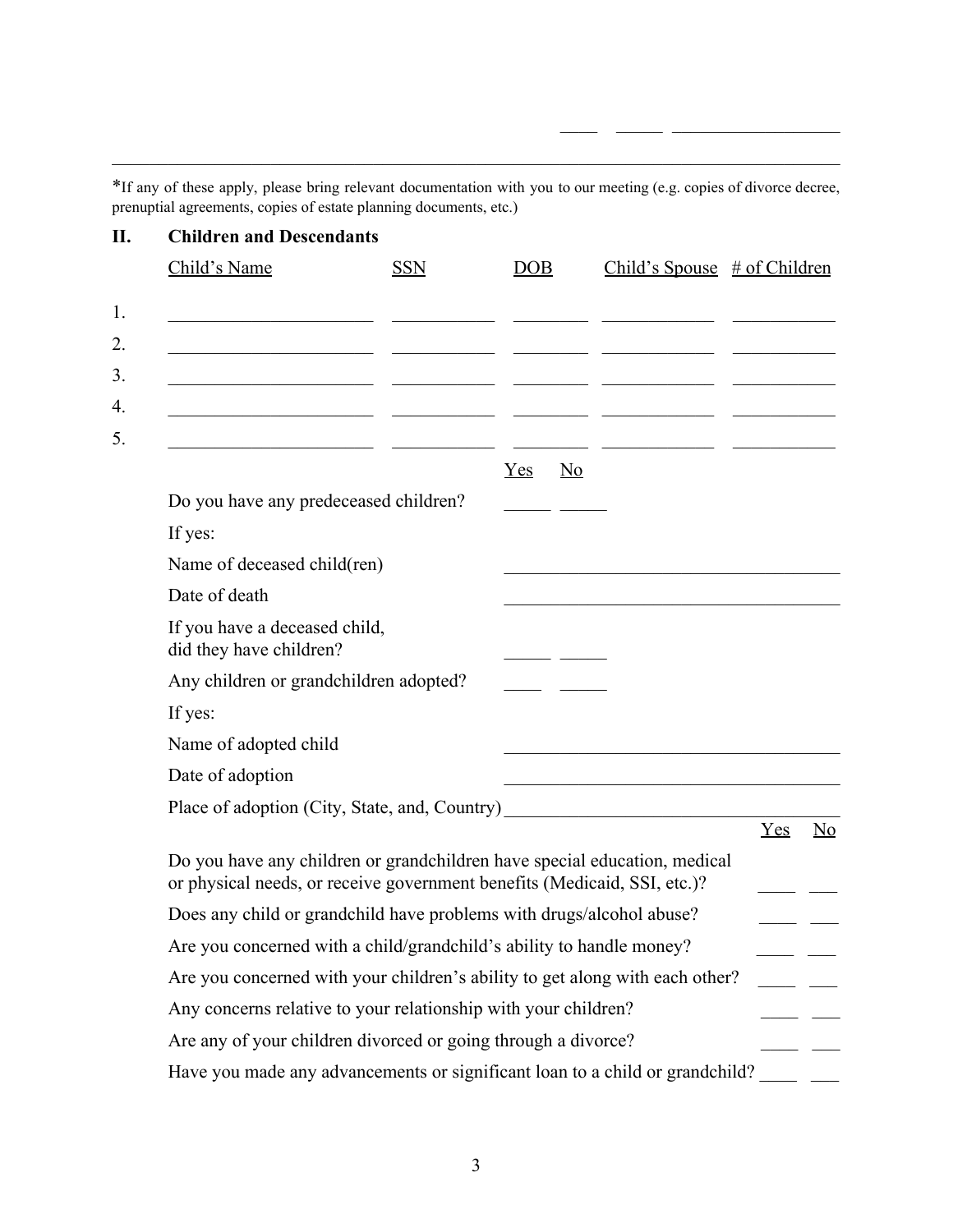Do you have any cryopreserved genetic material? Other special issues to address for children?

# **III. Primary Beneficiaries** Name Relationship Age Potential Gift 1. \_\_\_\_\_\_\_\_\_\_\_\_\_\_\_\_\_\_\_\_\_\_ \_\_\_\_\_\_\_\_\_\_\_ \_\_\_\_ \_\_\_\_\_\_\_\_\_\_\_\_\_\_\_\_\_\_\_\_\_\_\_\_\_\_\_\_\_\_ 2. \_\_\_\_\_\_\_\_\_\_\_\_\_\_\_\_\_\_\_\_\_\_ \_\_\_\_\_\_\_\_\_\_\_ \_\_\_\_ \_\_\_\_\_\_\_\_\_\_\_\_\_\_\_\_\_\_\_\_\_\_\_\_\_\_\_\_\_\_  $3.$ 4. \_\_\_\_\_\_\_\_\_\_\_\_\_\_\_\_\_\_\_\_\_\_ \_\_\_\_\_\_\_\_\_\_\_ \_\_\_\_ \_\_\_\_\_\_\_\_\_\_\_\_\_\_\_\_\_\_\_\_\_\_\_\_\_\_\_\_\_\_  $5.$   $\qquad \qquad$ **IV. Contingent and Other Potential Beneficiaries (relatives, friends, charities, etc.)** Name Relationship Age Potential Gift 1. \_\_\_\_\_\_\_\_\_\_\_\_\_\_\_\_\_\_\_\_\_\_ \_\_\_\_\_\_\_\_\_\_\_ \_\_\_\_ \_\_\_\_\_\_\_\_\_\_\_\_\_\_\_\_\_\_\_\_\_\_\_\_\_\_\_\_\_\_ 2. \_\_\_\_\_\_\_\_\_\_\_\_\_\_\_\_\_\_\_\_\_\_ \_\_\_\_\_\_\_\_\_\_\_ \_\_\_\_ \_\_\_\_\_\_\_\_\_\_\_\_\_\_\_\_\_\_\_\_\_\_\_\_\_\_\_\_\_\_ 3. \_\_\_\_\_\_\_\_\_\_\_\_\_\_\_\_\_\_\_\_\_\_ \_\_\_\_\_\_\_\_\_\_\_ \_\_\_\_ \_\_\_\_\_\_\_\_\_\_\_\_\_\_\_\_\_\_\_\_\_\_\_\_\_\_\_\_\_\_ 4. \_\_\_\_\_\_\_\_\_\_\_\_\_\_\_\_\_\_\_\_\_\_ \_\_\_\_\_\_\_\_\_\_\_ \_\_\_\_ \_\_\_\_\_\_\_\_\_\_\_\_\_\_\_\_\_\_\_\_\_\_\_\_\_\_\_\_\_\_  $5.$   $\qquad \qquad$   $\qquad \qquad$   $\qquad \qquad$   $\qquad \qquad$   $\qquad \qquad$   $\qquad \qquad$   $\qquad \qquad$ Yes No  $\mathbf{D}$  you have any interest interest in your estate plane in your estate plane in your estate plane in your estate plane in your estate plane in your estate plane in your estate plane in your estate plane in your estat

| Do you have any interest in charitable gifting in your estate plan?      |  |  |
|--------------------------------------------------------------------------|--|--|
| Do you have any pets that you wish to specifically include in your plan? |  |  |
| Special Instructions in regards to your pet:                             |  |  |

 $\mathcal{L}_\mathcal{L} = \{ \mathcal{L}_\mathcal{L} = \{ \mathcal{L}_\mathcal{L} = \{ \mathcal{L}_\mathcal{L} = \{ \mathcal{L}_\mathcal{L} = \{ \mathcal{L}_\mathcal{L} = \{ \mathcal{L}_\mathcal{L} = \{ \mathcal{L}_\mathcal{L} = \{ \mathcal{L}_\mathcal{L} = \{ \mathcal{L}_\mathcal{L} = \{ \mathcal{L}_\mathcal{L} = \{ \mathcal{L}_\mathcal{L} = \{ \mathcal{L}_\mathcal{L} = \{ \mathcal{L}_\mathcal{L} = \{ \mathcal{L}_\mathcal{$ 

## **V. Asset Information**

### **Real Estate (Residence, Vacation Home, Rental, Investment Property, etc.)**

|    | <b>Address</b> | Title | Mortgage | <b>Market Value</b> |
|----|----------------|-------|----------|---------------------|
| 1. |                |       |          |                     |
| 2. |                |       |          |                     |
| 3. |                |       |          |                     |
| 4. |                |       |          |                     |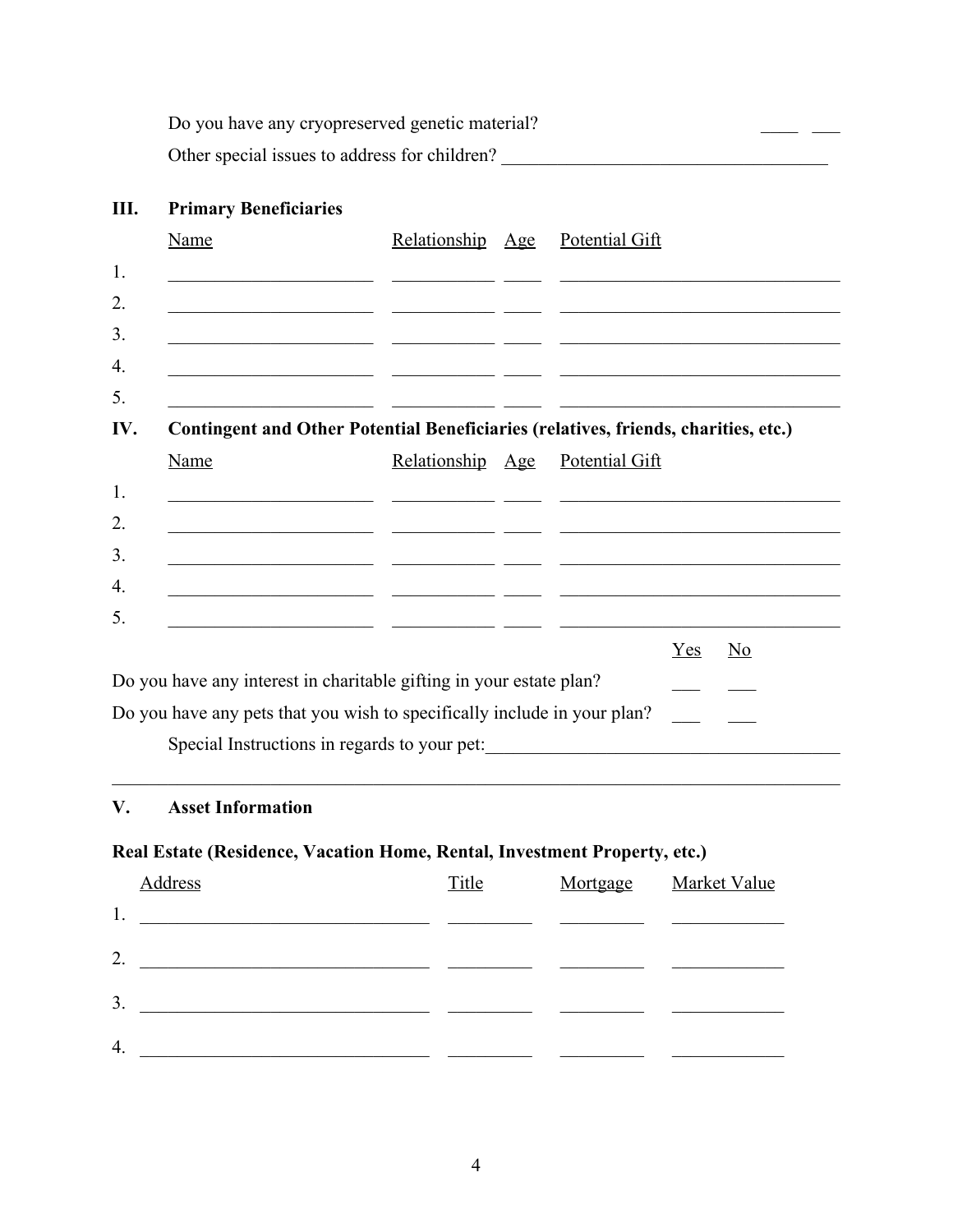|                | <b>Financial Institution</b>                                                                                           | <b>Type</b> | <b>Title</b> | <b>Market Value</b>                                                                                                   |
|----------------|------------------------------------------------------------------------------------------------------------------------|-------------|--------------|-----------------------------------------------------------------------------------------------------------------------|
| 1.             |                                                                                                                        |             |              | <u> 1990 - John Barn Barn, amerikansk politiker</u>                                                                   |
| 2.             |                                                                                                                        |             |              |                                                                                                                       |
| 3.             | <u> 1989 - Andrea San Andrea San Andrea San Aonaichte ann an t-</u>                                                    |             |              |                                                                                                                       |
| 4.             | <u> 1989 - Jan James James, participante de la contexta de la contexta de la contexta de la contexta de la context</u> |             |              |                                                                                                                       |
|                | <b>Investment Accounts, Stocks, and Bonds (Non-Retirement Accounts)</b>                                                |             |              |                                                                                                                       |
|                | <b>Financial Institution</b>                                                                                           | <u>Type</u> | <u>Title</u> | <b>Market Value</b>                                                                                                   |
| 1.             | <u> 1990 - Jan James James, politik eta politik eta politikaria (h. 1900).</u>                                         |             |              |                                                                                                                       |
| 2.             | <u> 1989 - Johann Harrison, fransk politik (f. 1989)</u>                                                               |             |              |                                                                                                                       |
| 3.             | <u> 2000 - Jan James James, participante de la contextual de la contextual de la contextual de la contextual de l</u>  |             |              |                                                                                                                       |
| 4              | <u> 2000 - Jan James Samuel (b. 1989)</u>                                                                              |             |              |                                                                                                                       |
|                |                                                                                                                        |             |              |                                                                                                                       |
|                | Retirement Accounts (IRA, 401(k), 403(b), Roth IRA, Pension, Profit Sharing, etc.)                                     |             |              |                                                                                                                       |
|                | Financial Institution/Type Participant/Owner                                                                           |             |              | Beneficiary Market Value                                                                                              |
|                |                                                                                                                        |             |              |                                                                                                                       |
| 2.             | <u> 2000 - Andrea State Barbara, amerikan personal (h. 1982).</u>                                                      |             |              |                                                                                                                       |
| 3.             | <u> 1999 - Jan James James, maria al II-lea (h. 1918).</u>                                                             |             |              |                                                                                                                       |
| $\overline{4}$ |                                                                                                                        |             |              |                                                                                                                       |
|                | <b>Life Insurance Policies and Annuities</b>                                                                           |             |              |                                                                                                                       |
|                | Financial Institution/Type Participant/Owner Beneficiary Face Value                                                    |             |              |                                                                                                                       |
| 1.             |                                                                                                                        |             |              | <u> 1989 - Johann Harry Harry Harry Harry Harry Harry Harry Harry Harry Harry Harry Harry Harry Harry Harry Harry</u> |
| 2.             | <u> 1989 - Jan Sarah Barat, masjid a shekara ta 1989 - André a shekara ta 1989 - André a shekara ta 1989 - André a</u> |             |              |                                                                                                                       |
| 3.             |                                                                                                                        |             |              |                                                                                                                       |

# Bank and Savings Accounts (Checking, Savings, Money Market, CDs, etc.)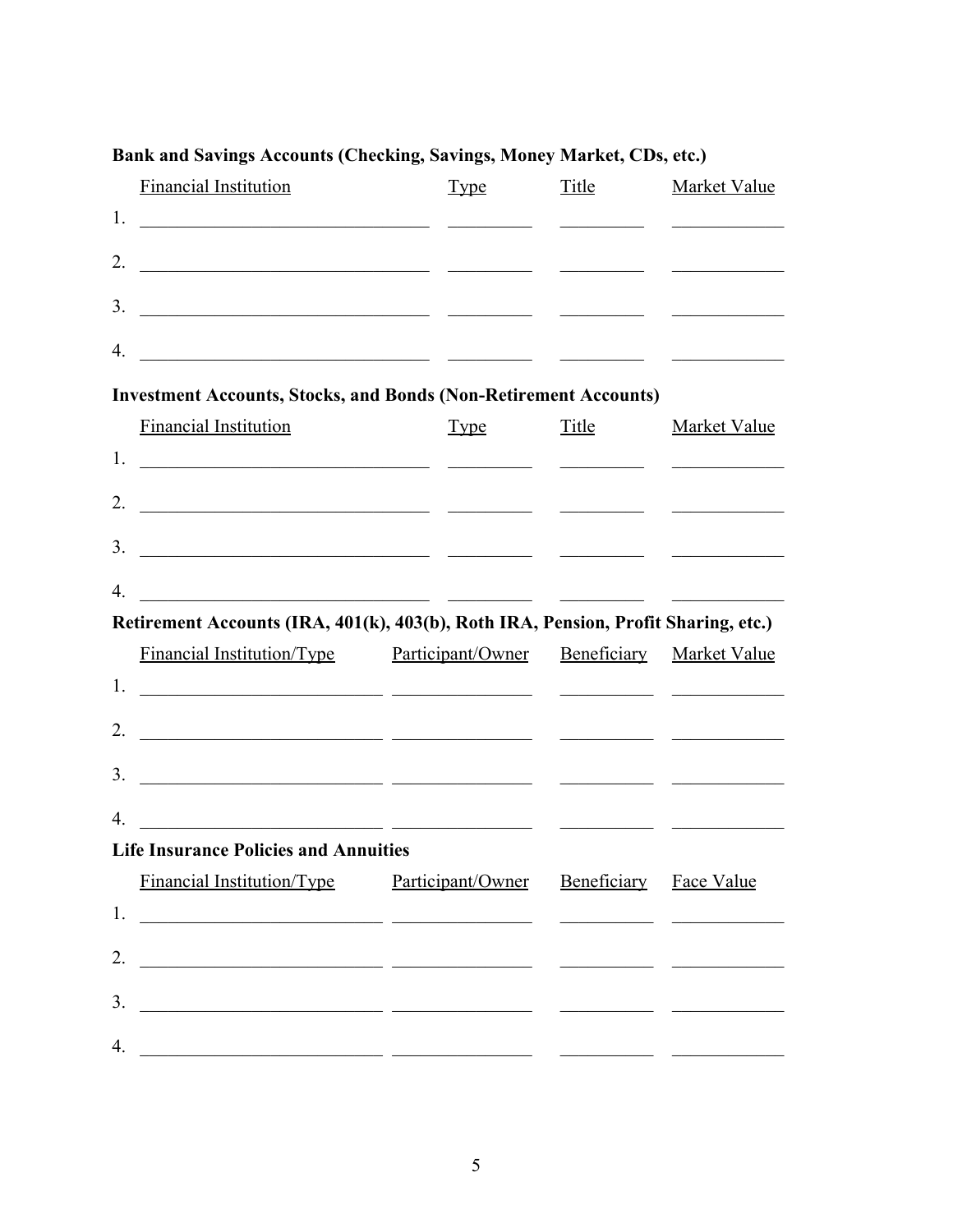## **Automobiles**

|    | Make/Model                                                        | Year  | Title | Market Value |
|----|-------------------------------------------------------------------|-------|-------|--------------|
| 1. | <u> 1980 - Andrea Andrew Maria (b. 1980)</u>                      |       |       |              |
| 2. |                                                                   |       |       |              |
| 3. |                                                                   |       |       |              |
|    |                                                                   |       |       |              |
|    | Personal Effects (Jewelry, Art, Family Heirlooms, Firearms, etc.) |       |       |              |
|    | Description                                                       | Owner |       | Market Value |
| 1. |                                                                   |       |       |              |
| 2. |                                                                   |       |       |              |

## **Other Assets (Businesses, Corporations, Partnerships, Stock Options, Powers of Appointment, Potential Inheritances, etc.)**

| Description | Owner | <b>Market Value</b> |
|-------------|-------|---------------------|
| 1.          |       |                     |
| 2.          |       |                     |
| 3.          |       |                     |
| 4.          |       |                     |

**Specific Gifts –** Are there any gifts of specific property or cash that you would like to go to any specific individual or organizations, including charitable bequests?

| Gift                                              | To Whom  |                       |
|---------------------------------------------------|----------|-----------------------|
| 1.                                                |          |                       |
| 2.                                                |          |                       |
| 3.                                                |          |                       |
| V.<br>Liabilities (Mortgages, Liens, Debts, etc.) |          |                       |
| <b>Asset</b>                                      | Creditor | <b>Amount of Debt</b> |
|                                                   |          |                       |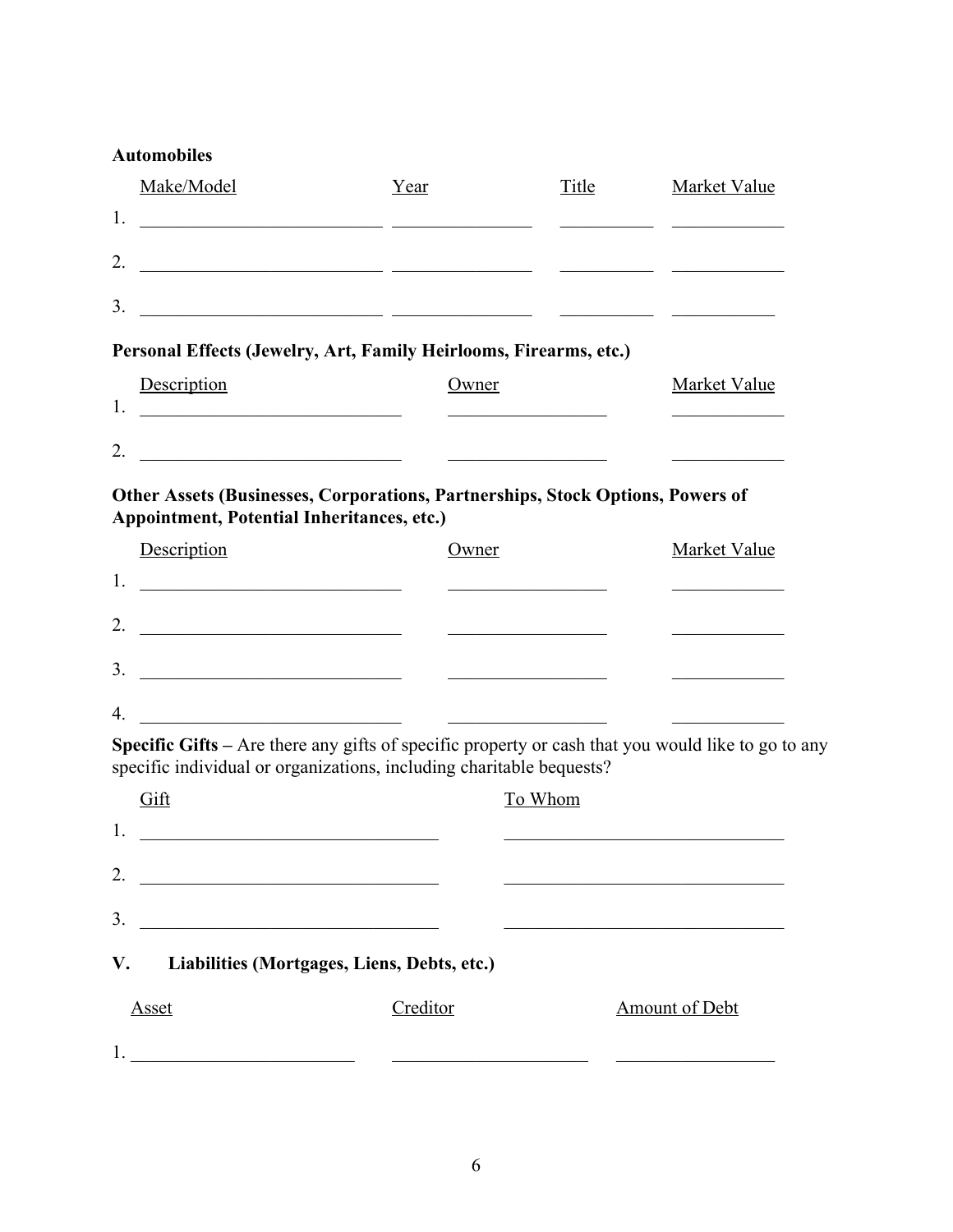| VI.<br>Financial Advisors (Financial Planner, Accountant, Insurance Agents, Broker, etc.)                                           |              |                |                                                                                           |
|-------------------------------------------------------------------------------------------------------------------------------------|--------------|----------------|-------------------------------------------------------------------------------------------|
| Name/Address                                                                                                                        | Role         |                | Phone Number/Email                                                                        |
|                                                                                                                                     |              |                |                                                                                           |
| <u> 1980 - Jan James James, politik eta politik eta politik eta politik eta politik eta politik eta politik eta </u>                |              |                |                                                                                           |
| <u> 1989 - Andrea San Andrea San Andrea San Andrea San Andrea San A</u>                                                             |              |                |                                                                                           |
|                                                                                                                                     |              |                |                                                                                           |
| 4.<br><b>VII.</b> Fiduciary Appointments                                                                                            |              |                |                                                                                           |
| Name                                                                                                                                |              | Relationship   |                                                                                           |
|                                                                                                                                     |              |                | the control of the control of the control of the control of the control of the control of |
|                                                                                                                                     |              |                |                                                                                           |
|                                                                                                                                     |              | Relationship   |                                                                                           |
|                                                                                                                                     |              |                |                                                                                           |
| <b>Executor(s) for your Will</b><br>Name<br>2. $\frac{1}{\sqrt{1-\frac{1}{2}}\left\vert \frac{1}{2(1-\frac{1}{2})^2}\right\vert^2}$ |              |                |                                                                                           |
| 3.                                                                                                                                  |              |                |                                                                                           |
| Agent for Powers of Attorney for Property (manages property during incapacity)                                                      |              |                |                                                                                           |
|                                                                                                                                     | Relationship | <b>Address</b> |                                                                                           |
| Name                                                                                                                                |              |                | <u> 1980 - Johann John Stein, market francuski filozof (</u>                              |

Relationship

Address

Name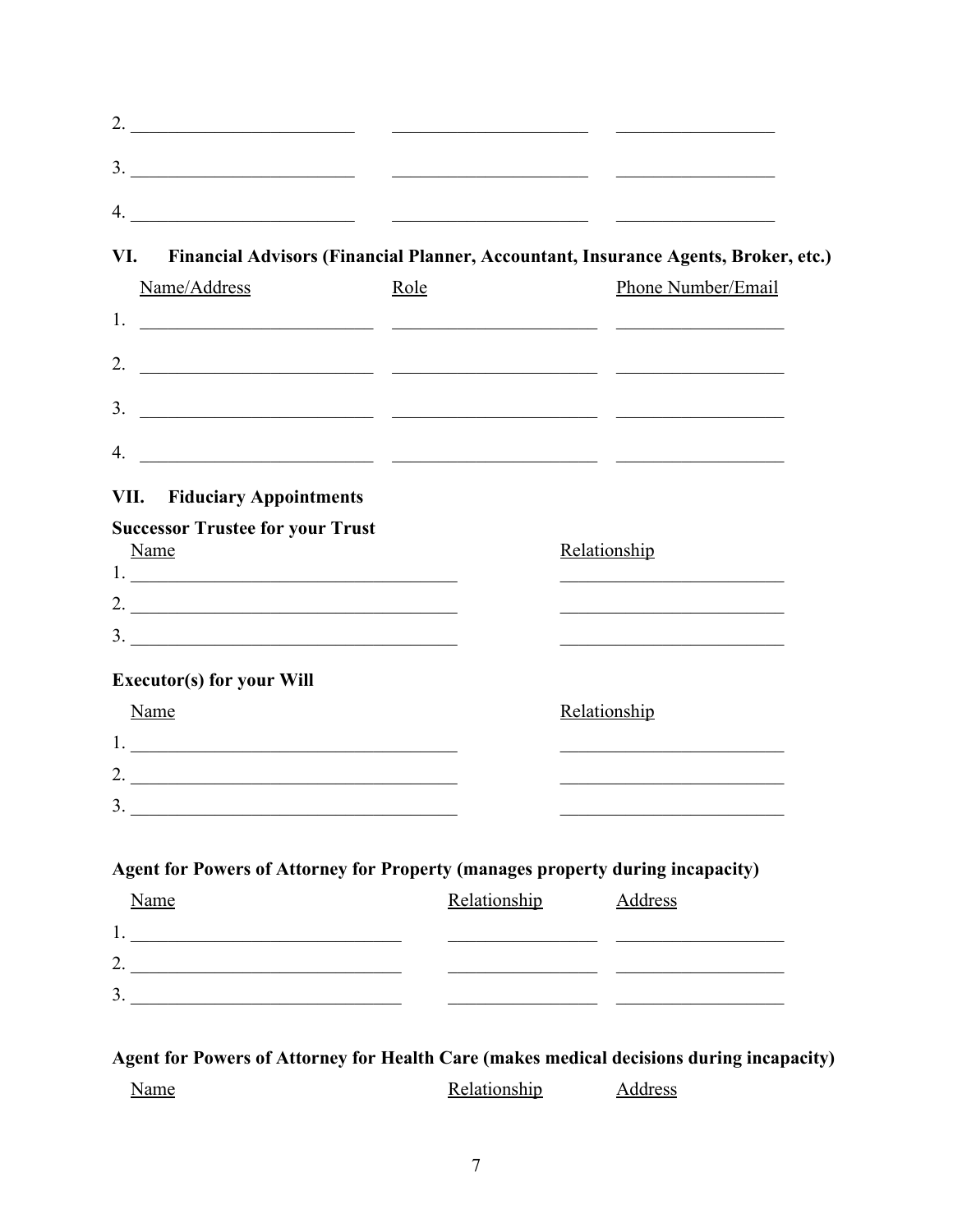#### **Living Will:**

This document allows you to have the control in making decisions relating to the rendering of your end of life care, including the decision to have death delaying procedures withheld or withdrawn in certain instances. This document allows you to express your wishes and relieves the burden on family members.

Is a Living Will desired? Yes No

## **Final Disposition Wishes (Burial/cremation, funeral, religious ceremonies, autopsy, organ donation, etc.)**

1. \_\_\_\_\_\_\_\_\_\_\_\_\_\_\_\_\_\_\_\_\_\_\_\_\_\_\_\_\_\_\_\_\_\_\_\_\_\_\_\_\_\_\_\_\_\_\_\_\_\_ 2. \_\_\_\_\_\_\_\_\_\_\_\_\_\_\_\_\_\_\_\_\_\_\_\_\_\_\_\_\_\_\_\_\_\_\_\_\_\_\_\_\_\_\_\_\_\_\_\_\_\_ 3. \_\_\_\_\_\_\_\_\_\_\_\_\_\_\_\_\_\_\_\_\_\_\_\_\_\_\_\_\_\_\_\_\_\_\_\_\_\_\_\_\_\_\_\_\_\_\_\_\_\_

#### **Guardians for Minor Children**

| <b>Name</b> | Relationship | <b>Address</b> |
|-------------|--------------|----------------|
| 1.          |              |                |
| າ<br>۷.     |              |                |
| 3.          |              |                |

Is there anyone whom you would specifically *NOT* want to be named as guardian of your minor children? \_\_\_\_\_\_\_\_\_\_\_\_\_\_\_\_\_\_\_\_\_\_\_\_\_\_\_\_\_\_\_\_\_\_\_\_\_\_\_\_\_\_\_\_\_\_\_\_\_\_\_\_\_\_\_\_\_\_

#### **Children's Trust:**

A Children's trust is a trust set up as part of your trust to provide funds for minor children.

#### **Trustee of Children's Trust**

- 1. \_\_\_\_\_\_\_\_\_\_\_\_\_\_\_\_\_\_\_\_\_\_\_\_\_\_\_\_\_\_\_\_\_\_\_\_\_\_\_\_\_
- 2.

**Principal of Children's Trust**: Until the trust is distributed to the child or children, the Trustee is typically instructed to pay only so much of the principal of the trust as is necessary for each child's health, maintenance in reasonable comfort, education (including post graduate) and best interests.

If for some reason you do not desire this language, please indicate below and explain your desires:

#### **Income from the Children's Trust**